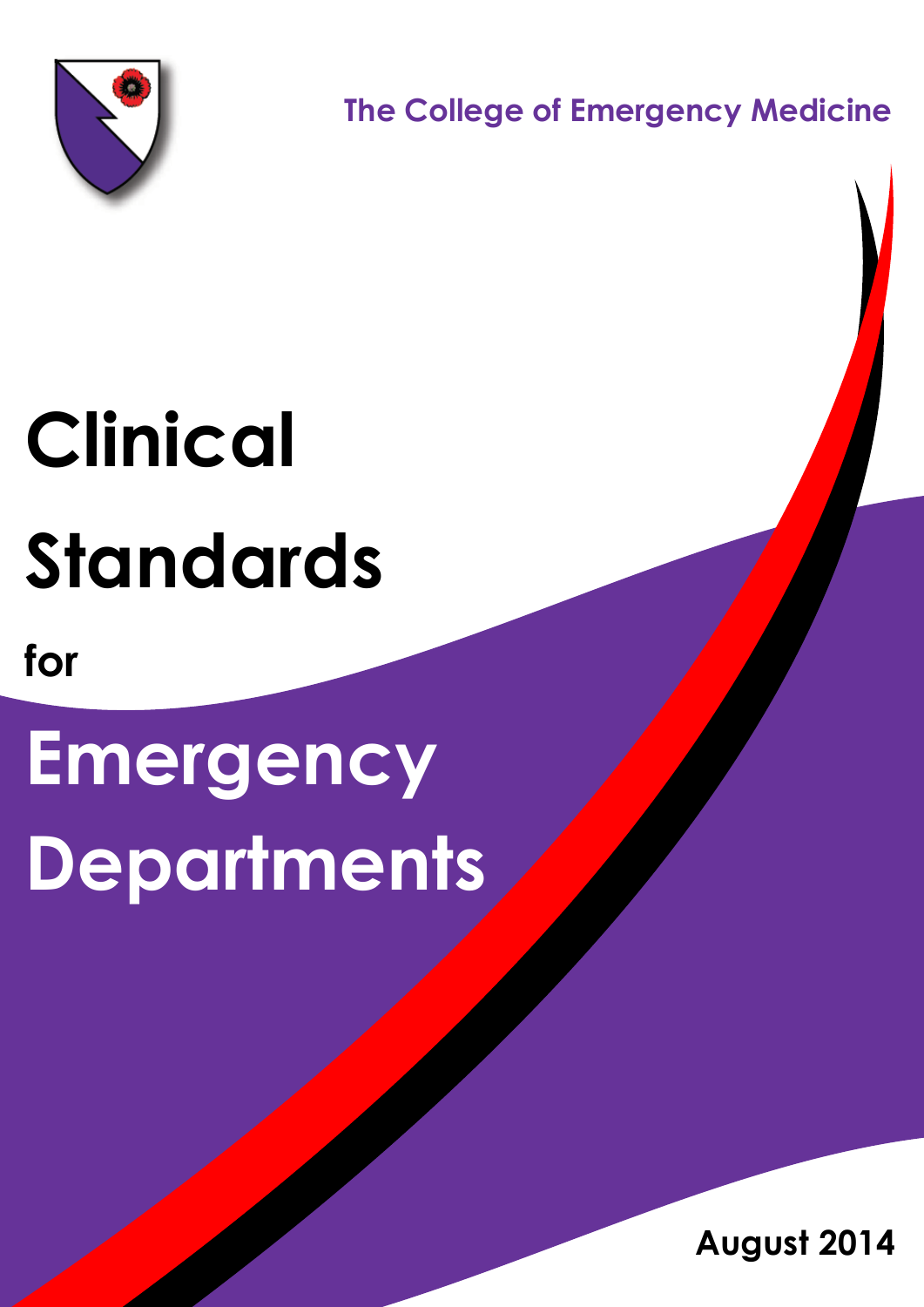## **Version Control**

Originally published Aug 2012

Update published February 2013. Mental Health standards added. Update published September 2013. Paracetamol overdose standards revised.

This version published August 2014. Fitting Child and Cognitive Impairment in Older People added.

## **Contact**

Please send your feedback to [philip.mcmillan@collemergencymed.ac.uk](mailto:philip.mcmillan@collemergencymed.ac.uk)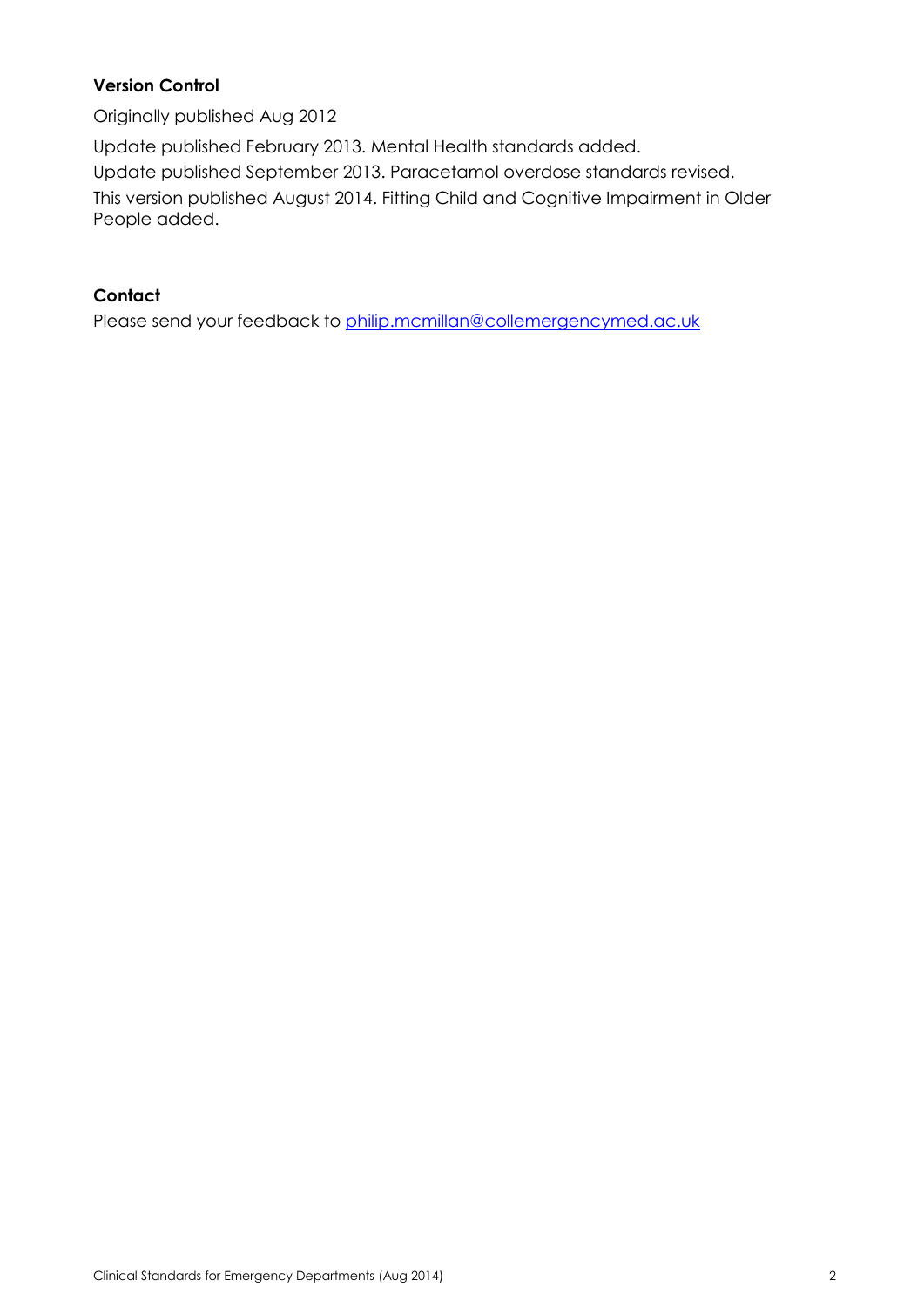## **Introduction**

The Clinical Standards for Emergency Departments (EDs) have been produced by the Clinical Effectiveness Committee of the College of Emergency Medicine. They are evidence based where possible or developed by consensus from Emergency Physicians with relevant expertise and with input from other stakeholders. The standards are reviewed annually to include any new evidence or following a review of the results of the audit programme.

Dr Jay Banerjee Chair, Standards & Audit subcommittee, CEM

| <b>Contents</b> |  |
|-----------------|--|
|                 |  |

| Asthma                                                                        | p4             |
|-------------------------------------------------------------------------------|----------------|
| <b>Cognitive Impairment in Older People</b>                                   | p <sub>5</sub> |
| <b>Dislocated Shoulder</b>                                                    | p7             |
| <b>Feverish Children</b>                                                      | p7             |
| <b>Fitting Child</b>                                                          | p8             |
| <b>Fractured Neck of Femur</b>                                                | p9             |
| Head Injury in Adults (under review)                                          | p9             |
| <b>Hand injury</b>                                                            | p10            |
| <b>Mental Health</b>                                                          | p10            |
| Pain                                                                          | p11            |
| <b>Paracetamol Overdose</b>                                                   | p11            |
| Radiology (under review with Royal College of Radiologists)                   |                |
| Recording of Adult Vital Signs in the Major and Resuscitation Areas of the ED |                |
| <b>Renal Colic</b>                                                            | p13            |
| <b>Retention of Urine</b>                                                     | p13            |
| <b>Safeguarding Children</b>                                                  |                |
| <b>Sepsis &amp; Meningitis in Children</b>                                    |                |
| <b>Severe Sepsis and Septic Shock in Adults</b>                               |                |
| <b>Spontaneous Pneumothorax in Adults</b>                                     |                |

*Please note that certain standards are currently unchanged from the previous versions as they are still under review*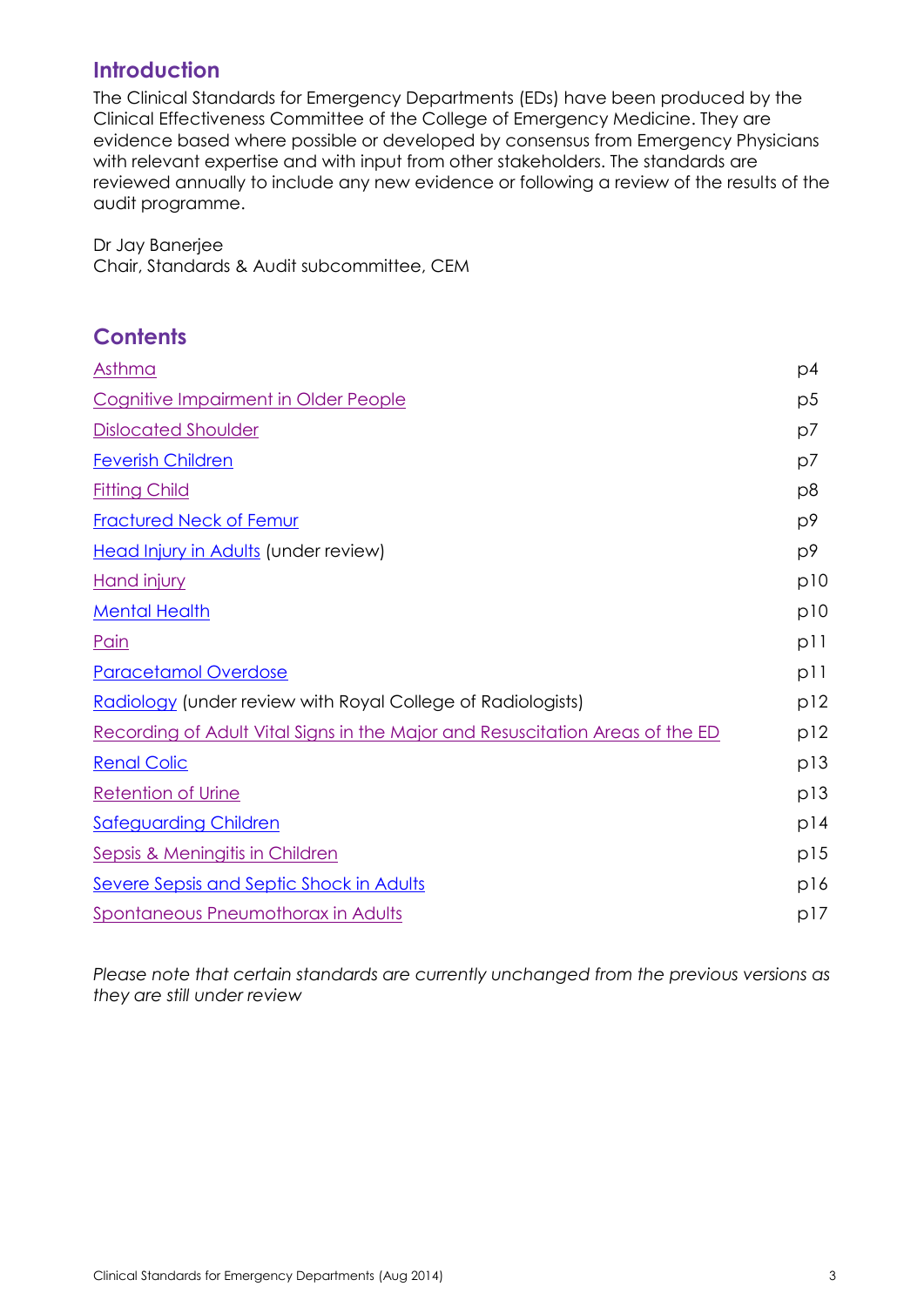## **Asthma**

#### **Standards**

- 1.  $O_2$  prescribed on arrival to maintain  $O_2$  saturation > 92%
- 2. Senior EM / ICU / PICU help summoned within 30min of arrival if any life threatening features present
- 3. Vital signs taken as per CEM standard (page 9)
- 4. Salbutamol or terbutaline and ipratropium given as per dosages below within 5 minutes (if Life Threatening) or 10 minutes (if Moderate or Severe) of arrival and repeated within 15 minutes of the first measurement:

| Drug                    | <b>Adults</b>           | Children                         |
|-------------------------|-------------------------|----------------------------------|
| Salbutamol              | 5 <sub>mg</sub>         | 2.5mg                            |
| or terbutaline          | $5 - 10$ mg             | 5 <sub>mg</sub>                  |
| + ipratropium           | + 0.5mg (by nebuliser)  | +0.25mg (by spacer or nebuliser) |
| <b>or</b> salbutamol IV | 250 microgram (5mcg/kg) | N/A                              |

- 5. CXR performed (if Life Threatening)
- 6. IV hydrocortisone or oral prednisone given as per dosages below within 60 minutes of arrival (if Life Threatening) or before leaving the ED (if Moderate or Severe)

| Drug                      | <b>Adults</b>       | Children                            |
|---------------------------|---------------------|-------------------------------------|
| IV hydrocortisone         | 100mg               | 100mg (50 mg if $2 - 5$ years)      |
| <b>or</b> oral prednisone | 40-50 <sub>mg</sub> | $\pm$ 30-40mg (20mg if 2 – 5 years) |

- 7. Patients transferred to ITU / PICU they should be accompanied by a doctor (with suitable resuscitation & airway equipment) who is able to intubate the patient if necessary.
- 8. 90% of discharged patients to be prescribed oral prednisolone as follows:

| Drug              | <b>Adults</b>           | Children                                      |
|-------------------|-------------------------|-----------------------------------------------|
| Oral prednisolone | $30 - 50$ mg for 5 days | $\frac{1}{2}$ 30–40 mg (> 5 years) for 3 days |
|                   |                         | $\vert$ 20mg (2 – 5 years) for 3 days         |

9. Appropriate advice is given for follow up.

#### **References**

1. **[BTS/SIGN Asthma Guideline](http://www.brit-thoracic.org.uk/ClinicalInformation/Asthma/AsthmaGuidelines/tabid/83/Default.aspx)**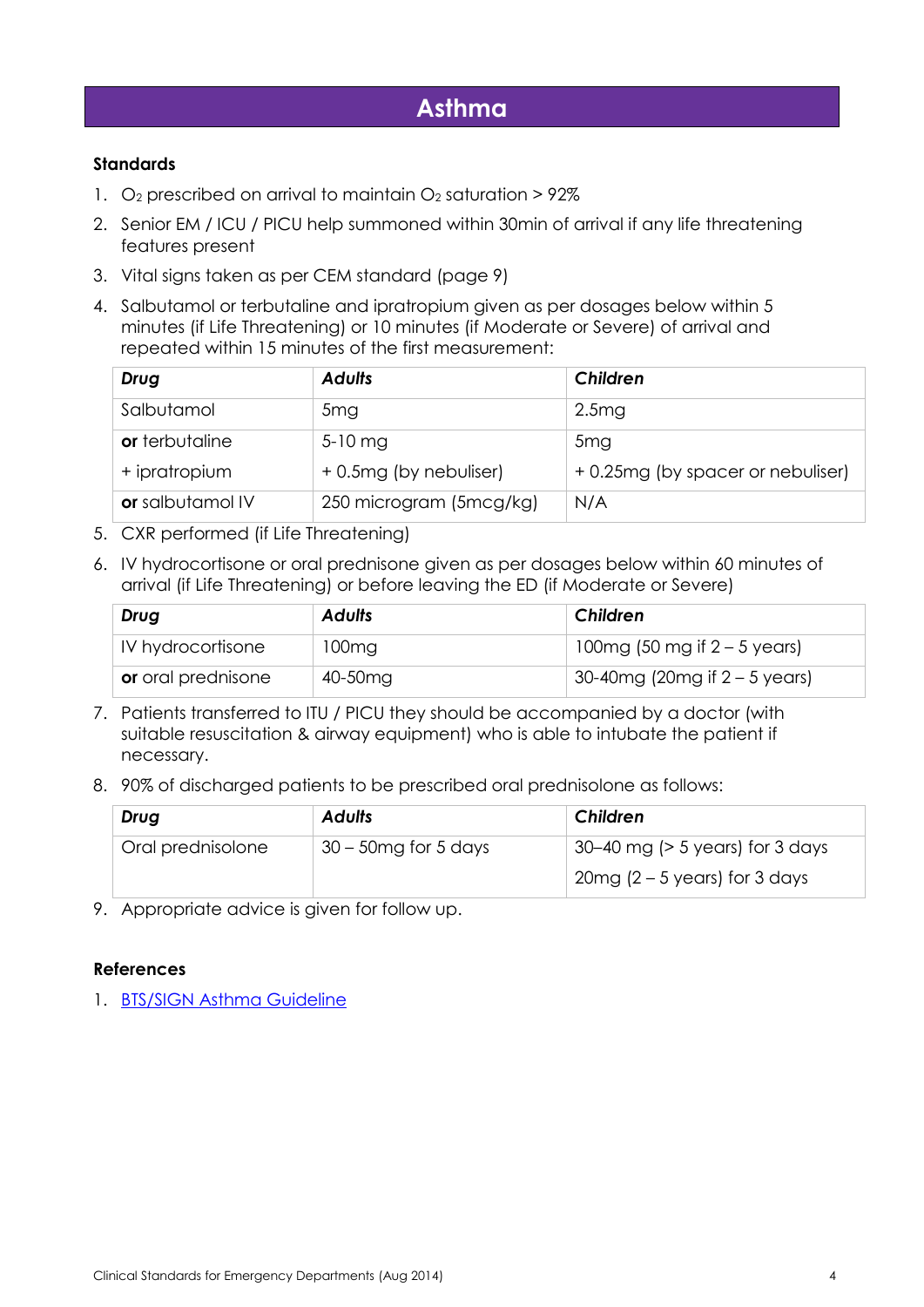## <span id="page-4-0"></span>**Cognitive Impairment in Older People**

#### **Standards**

There must be documented evidence in the patient's clinical record that:

- 1. All patients over the age of 75 are assessed for cognitive impairment (CI) in the Emergency Department (ED).
- 2. Assessments for CI are done using a structured tool and the tool used is documented.
- 3. The findings of CI assessment are provided to the relevant admitting services for admitted patients.
- 4. The findings of CI assessment are provided to the patient's GP if of new onset or in the event of any deterioration.
- 5. Information regarding CI is provided to the patient's carers at the time of admission to hospital or discharge back to their usual place of residence unless this information was available from these sources.
- 6. All patients over the age of 75 have at least one Early Warning Score assessment.

#### **Definitions**

**Standard 1:** Assessment in this context, refers to the act of objectively quantifying the cognitive state of the person.

Reason for the measure: This measure will identify patients with delirium, delirium superimposed on dementia and dementia presenting to ED. Pre-existing dementia makes older people more prone to developing delirium so they must be included in the assessment process.

*Standard 2:* A structured tool to assess CI includes:

- $\bullet$  [4AT](http://www.the4at.com/) (The 4'A's Test)
	- [6-CIT](http://www.ncbi.nlm.nih.gov/pubmed/10556864?dopt=abstract) (6 item Cognitive Impairment Test)
	- [AMT-4](http://www.ncbi.nlm.nih.gov/pubmed/9360037) (Abbreviated Mental Test 4 items)
	- [AMT-10](http://cra.curtin.edu.au/local/docs/delirium_training_package/managementofconfusionfinalmarch09/module02/amt-form.pdf) (Abbreviated Mental Test 10 items)
	- [CAM](http://consultgerirn.org/uploads/file/confusion%2520assessment%2520method%2520(cam).pdf) (Confusion Assessment Method)
	- **[MMSE](http://www.alzheimers.org.uk/site/scripts/documents_info.php?documentid=121)** (Mini Mental State Examination)
	- [MoCA](http://www.mocatest.org/) (Montreal Cognitive Assessment)

If using any other tool, please provide a reference.

'Documents' means the name of the tool used and the patient's 'score' on the tool are recorded in the patient record. "Record" includes paper and electronic versions

**Standard 3:** Findings of CI assessment: a minimum subjective description of whether it is normal or abnormal; ideally the documentation would include a score using a structured tool.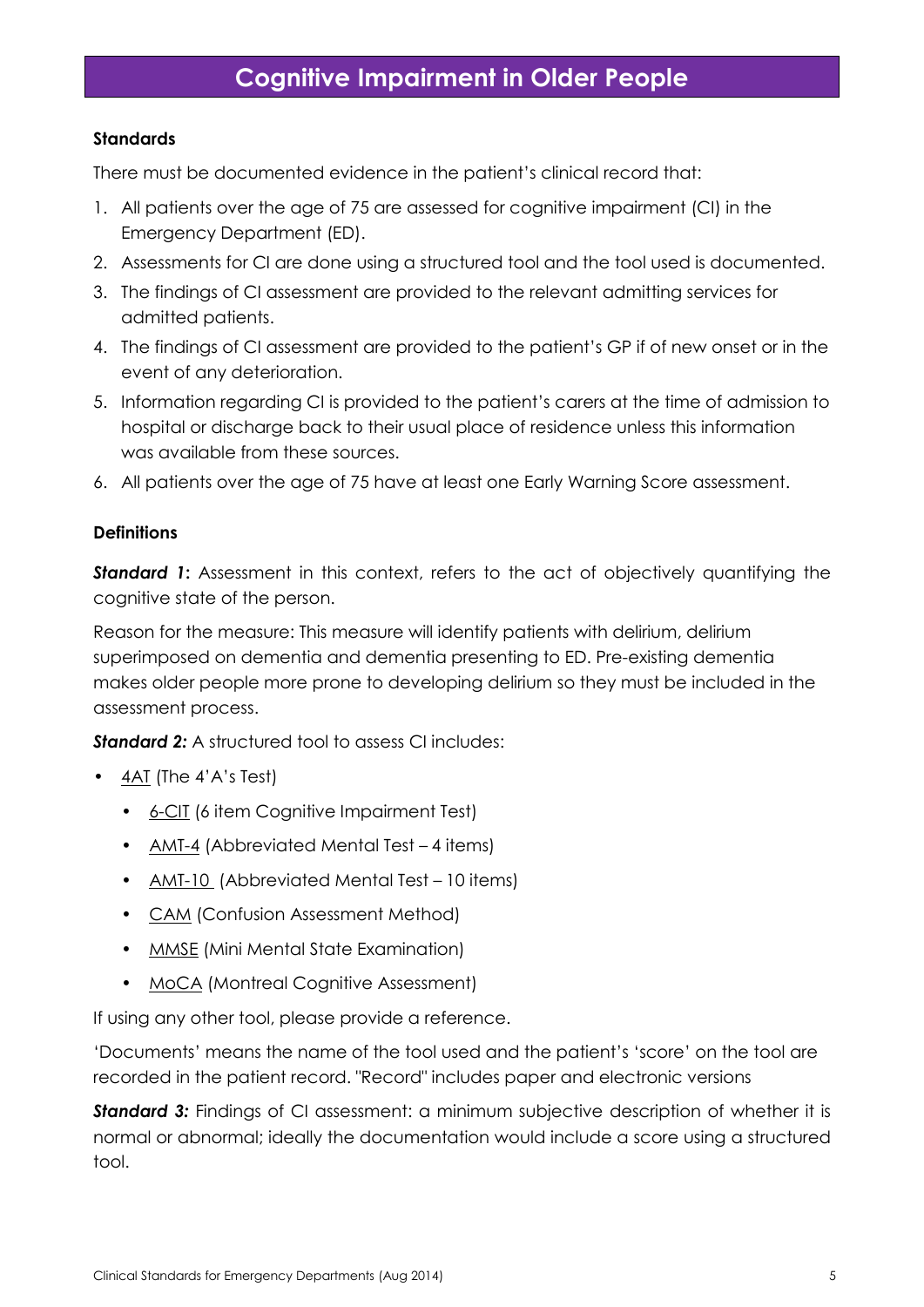'Handover' information includes at least one documentation of cognitive state as normal or abnormal with or without an objective score; information in the patient's ED records are made available to the admitting service either as a paper record (photocopy or original) or electronically or a documented evidence that a verbal handover included sharing the cognitive state. Please describe any other reasonable local handover method used.

**Standard 4:** 'Findings of CI assessment are provided to the patient's GP' includes at least the name of the tool used and the patient's score.

It is not expected that information about previously diagnosed dementia would be shared with the GP. However any changes would be expected to be conveyed to the GP, especially presentation with delirium (sudden deterioration in cognitive state corroborated by carers and/or families).

**Standard 5:** The patient record states any of the following or similar terms to clearly convey the message that the information on CI was shared with carers: "confusion", "delirium" "dementia" AND "discussed with" or "communicated to" carers.

If this information was volunteered by the carer, the patient's record will not be included for this standard.

**Standard 6:** Any tool including MEWS or NEWS will be acceptable. The total early warning score has to be documented.

- **1.** 'The Silver Book': Quality Care for Older People with Urgent and [Emergency](http://secure.collemergencymed.ac.uk/code/document.asp?id=6440) Care [Needs](http://secure.collemergencymed.ac.uk/code/document.asp?id=6440) (Multiple, June 2012).
- 2. NICE [guideline:](http://guidance.nice.org.uk/cg103/niceguidance/pdf/english) delirium CG103 (July 2010)
- 3. NICE Quality [Standard:](http://www.nice.org.uk/guidance/QS63) Delirium QS63 (July 2014)
- 4. Cei M, Bartolomei C, Mumoli N. In-hospital mortality and morbidity of elderly medical patients can be predicted at admission by the Modified Early Warning Score: a prospective study*. Int J Clin Pract*, April 2009, 63, 4, 591–595 doi: 10.1111/j.1742- 1241.2008.01986.x
- 5. Counting the cost: Caring for people with [dementia](http://alzheimers.org.uk/site/scripts/download_info.php?fileid=787) on hospital wards. Alzheimer's Society, 2009.
- 6. Ferguson C, Woodard J, Banerjee J, Conroy S. [Operationalising](http://ageing.oxfordjournals.org/cgi/reprint/39/suppl_1/i3) frailty definitions in the emergency [department](http://ageing.oxfordjournals.org/cgi/reprint/39/suppl_1/i3) - a mapping exercise. *Age Ageing* 2010; 39(S1):i7. (Accessed May 29, 2014)
- 7. Dalziel B. Dementia subtypes and their prevalence: latest thoughts. *Geriatr Aging*. 2007;10:12.
- 8. Fong T, Tulebaev SR & Inouye SK. Delirium in elderly adults: diagnosis, prevention and treatment. *Nat Rev [Neurol.](http://www.ncbi.nlm.nih.gov/entrez/eutils/elink.fcgi?dbfrom=pubmed&retmode=ref&cmd=prlinks&id=19347026) Apr 2009; 5(4): 210–220.*
- 9. Hustey FM, Meldon SW, Smith MD, et al. The effect of mental status screening on the care of elderly emergency department patients. *Annals Emerg Med*. 2003 May; 41(5):678–84.
- 10. Suffelletto B, Miller T, Frisch A, Callaway C. Emergency physician recognition of delirium (2013). *Postgrad Med J* doi:10.1136/postgradmedj-2012-131608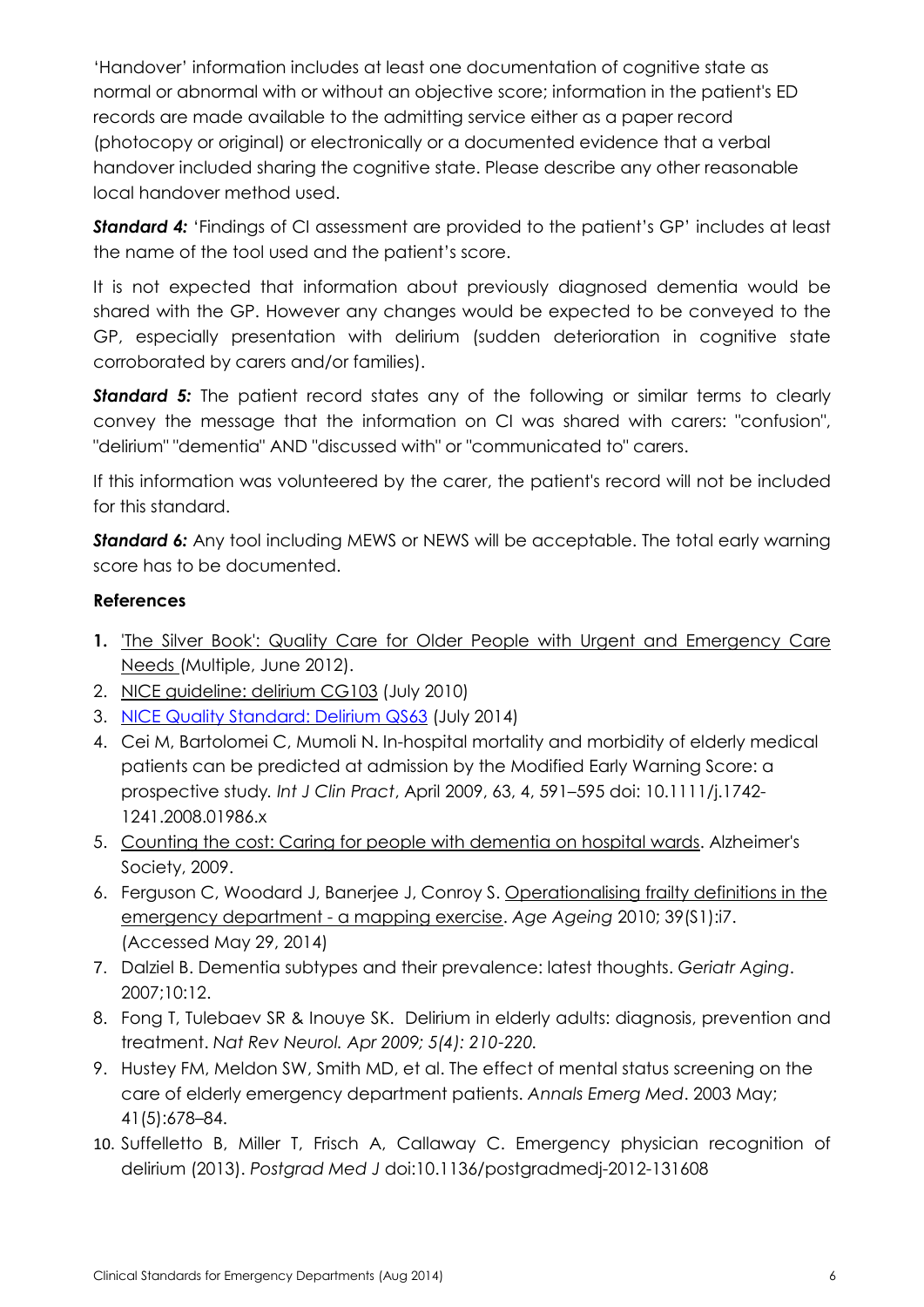11. Wanless, D. [Securing](http://www.kingsfund.org.uk/sites/files/kf/field/field_publication_file/securing-good-care-for-older-people-wanless-2006.pdf) good care for older people (2006). The Kings Fund. (Accessed May 29, 2014)

## **Dislocated Shoulder**

#### <span id="page-6-0"></span>**Standards**

- 1. Pain managed as per CEM standard (page 8)
- 2. X-ray within 60 minutes of arrival 75%
- 3. 75% 1st attempt at reduction within 2 hours and 90% within 3 hours of arrival
- 4. The name, dose and time of administration of sedation drug documented
- 5. Post-reduction X-Ray and result of review documented in the notes
- 6. Follow up arrangements documented (or the reasons why no follow-up necessary)

#### **References**

<span id="page-6-1"></span>These standards are consensus based

## **Feverish Children**

#### **Introduction**

- These standards are derived from the NICE guideline "Feverish illness in children: Assessment and initial management in children younger than 5 years"<sup>1</sup> , which provides a tool to risk assess feverish children for serious bacterial illness
- The Traffic Light System<sup>2</sup> is recommended for use in EDs
- An adequate 'safety net' is defined as
	- a) providing the parent or carer with verbal and/or written advice on warning symptoms and how further care can be accessed **or**
	- b) the parent or carer is given follow up at a specific time and place **or**
	- c) ensuring direct access for the patient if further assessment is required.

#### **Standards**

- 1. Children presenting to Emergency Departments (EDs) with medical conditions should have respiratory rate, oxygen saturation, pulse, blood pressure/capillary refill, GCS/AVPU and temperature measured and recorded as part of the routine assessment
- 2. Discharged children in whom no diagnosis is found and with amber features, as defined in the NICE guideline, should be provided with an appropriate 'safety net'
- 3. 90% of children with amber features and without an apparent source of infection should not be prescribed antibiotics
- 4. Children with fever and without an apparent source of infection but with one or more red features should have FBC, CRP, blood culture and urinalysis performed
- 5. EDs should have written advice to give to the carer/s of discharged children
- 6. EDs should have access to the NICE guideline Traffic Light System.

#### **References**

1. *Feverish illness in children - Assessment and initial management in children younger than 5 years*, National Collaborating Centre for Women's and Children's Health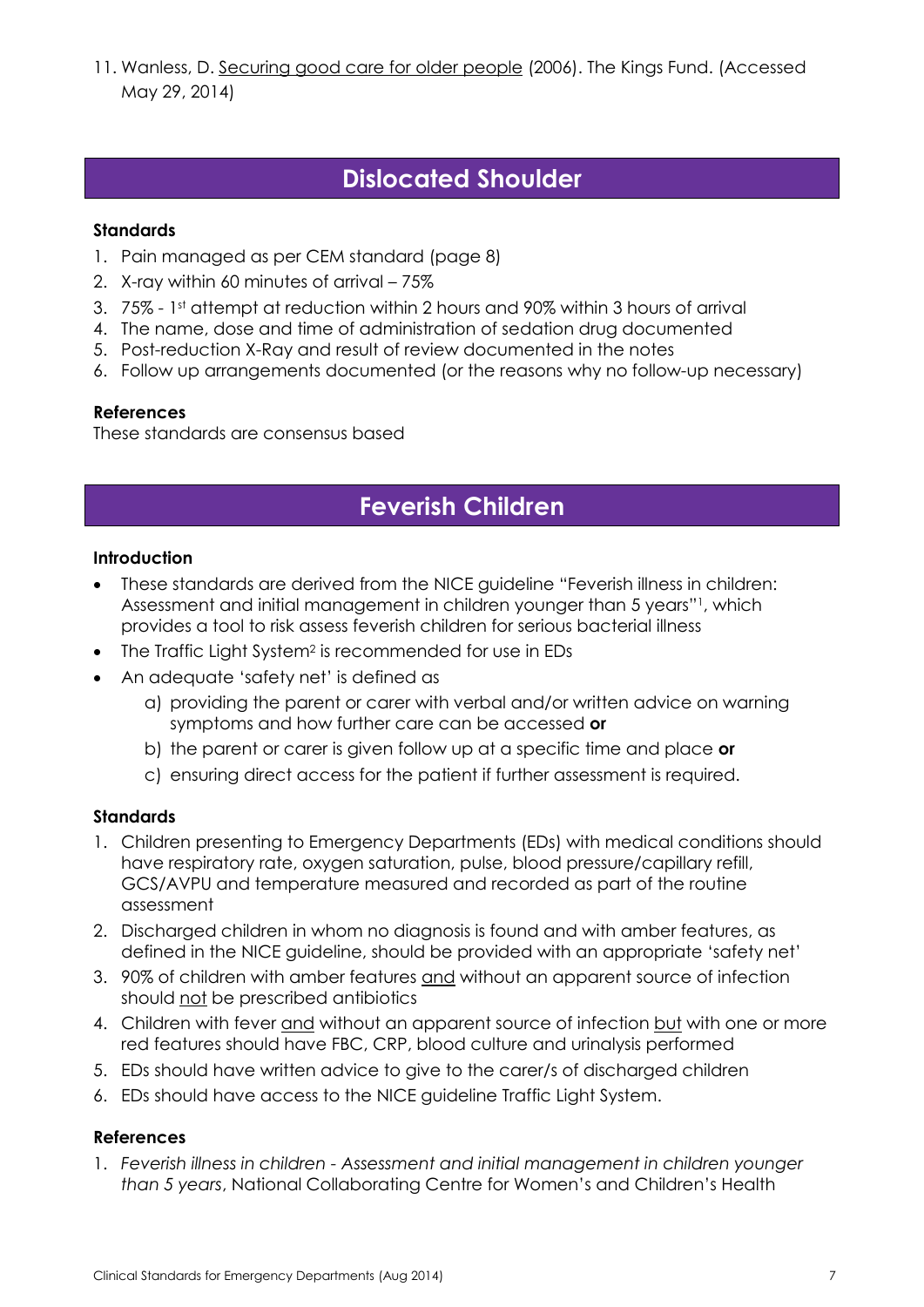(Commissioned by the National Institute for Health and Clinical Excellence), NICE [CG47,](http://www.nice.org.uk/CG47) May 2007

*2.* Page 16, NICE CG47: *Feverish Illness in Children*

# **Fitting Child**

## <span id="page-7-0"></span>**Standards**

- 1. Manage all fitting children as per APLS or EPLS algorithm<sup>1</sup> (exceptions: children with known history of seizures and a written management plan)
- 2. Take a careful eyewitness history to ascertain possible cause and document in the patient's clinical record
- 3. Check blood glucose and document in the patient's clinical record
- 4. Parent information leaflets should be given to parents/carers providing clear safety net advice for all children discharged from the ED.

## **Definitions**

*Standard 1* – for the purposes of the audit 'fitting child' means any child under the age of 16 presenting with or following a fit, convulsion or seizure. All presentations below should be included:

- *Seizure* paroxysmal disturbance of brain function (motor, sensory, autonomic or cognitive) that may be epileptic, or non epileptic
- *Epileptic seizure* occurrence of signs and/or symptoms of abnormal excessive hypersynchronous activity in the brain
- *Non-epileptic seizure* seizure occurring due to non epileptic causes e.g. syncope, reflex anoxic seizures, breath holding attacks, cardiac arrhythmias, raised ICP
- *Acute symptomatic seizure* seizure secondary to metabolic or electrolyte disturbances, intracranial infections, intracranial haemorrhage, tumour, ingestions
- *Febrile seizure* seizure in presence of fever ≥37.8 C or features in history or examination indicative of febrile seizure
- *Epilepsy* recurrence of epileptic seizures.

Exceptions: If the child has a known history and has a written management plan then that patient should not be included in the audit. If it is unclear whether the patient had a personal written management plan when they presented please include in the audit.

*Standard 2 – An eyewitness to the seizure should be contacted to ascertain:* 

- the conscious level prior to the seizure
- the duration of the seizure
- whether the seizure was focal or generalised
- the time taken to recover

the state of the child afterwards.<sup>2</sup>

*Standard 3* – Measuring blood glucose must be done in all cases. If it was measured prehospital by an ambulance crew the result must be recorded in the ED notes.

<sup>&</sup>lt;sup>1</sup> Advanced paediatric life support (ALSG, 5th edition)

<sup>2</sup> NICE Clinical Knowledge Summary (updated October 2013)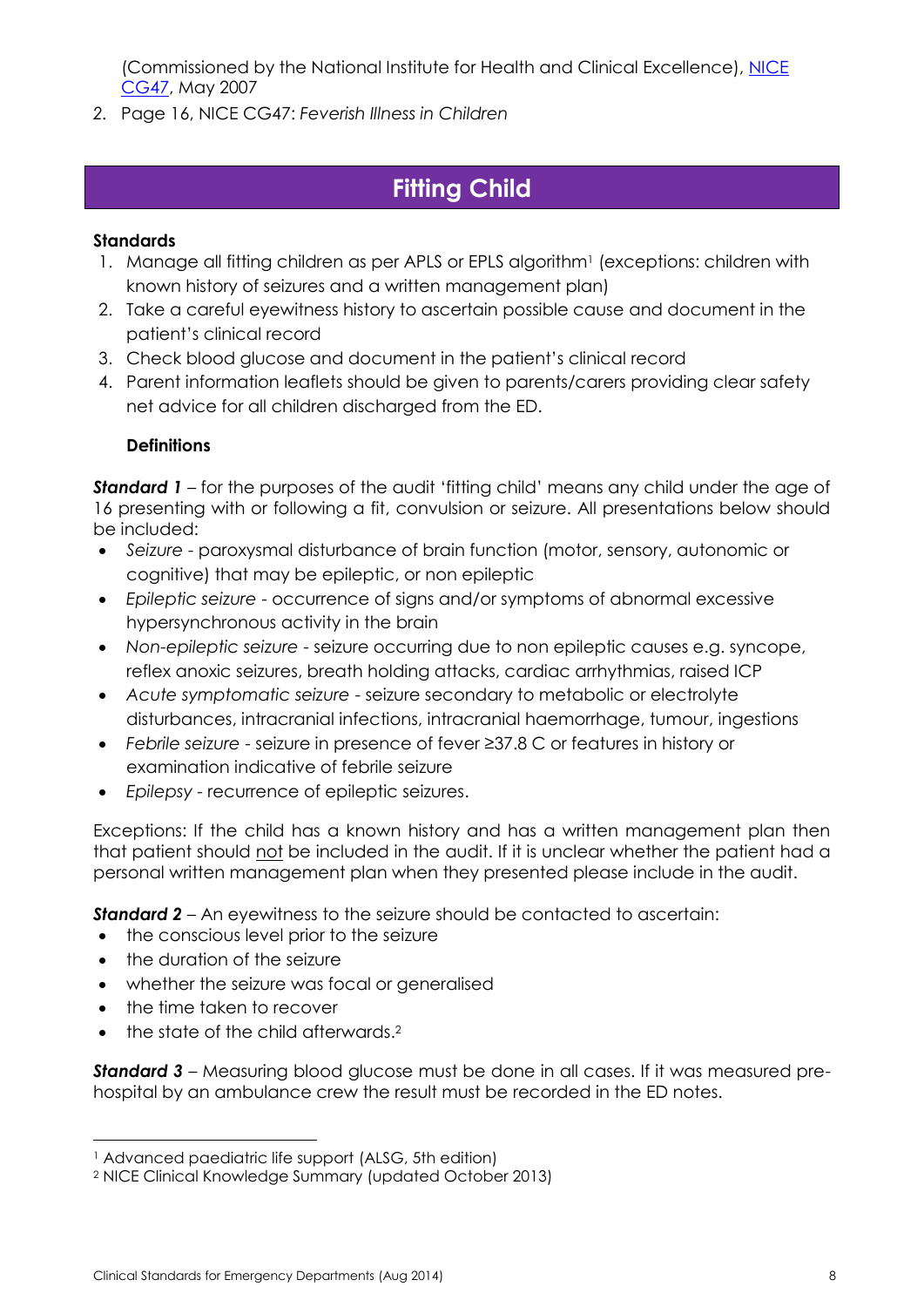*Standard 4* – Parents or carers of children discharged from the ED should be provided with written information that includes:

- information about the type of seizure experienced
- the likelihood of recurrence
- what steps to be taken by carers in the event of a recurrence
- contact details for where carers can seek help in the event of a recurrence.

Exceptions: if the patient has a history of seizures with a diagnosed condition and has already received written advice on the type of seizure experienced.

#### **References**

- 1. <sup>1</sup> Baumer JH Arch Dis Child 2004; 89: 278-280 Evidence based guideline for post seizure management in children presenting acutely to secondary care.
- 2. <sup>1</sup> The epilepsies: the diagnosis and management of the epilepsies in adults and children in primary and secondary care, NICE CG137, Jan 2012
- 3. <sup>1</sup> Transient loss of consciousness ('blackouts') management in adults and young people (NICE CG109, Aug 2010)
- 4. <sup>1</sup> Advanced paediatric life support (ALSG, 5th edition)
- <span id="page-8-0"></span>5. <sup>1</sup> NICE Clinical Knowledge Summary (updated October 2013)

## **Fractured Neck of Femur**

#### **Standards**

- 1. Pain managed as per CEM standard (page 8)
- 2. 90% X-ray within 60 minutes of arrival
- 3. 75% confirmed #NOF referred within 120min of arrival, with the referral time in the notes
- 4. Admitted within 4 hours of arrival.

#### **References**

- 1. [Hip Fractures clinical guideline \(NICE, CG124, June 2012\)](http://www.nice.org.uk/CG124)
- 2. [National hip fracture audit](http://www.nhfd.co.uk/)

# **Head Injury in Adults (Under review)**

#### <span id="page-8-1"></span>**Standards**

- 1. Assessed for features of high risk brain and/or cervical spine injury by an ED clinician within 15 minutes of arrival
- 2. Discharged patients 90% should receive written head injury advice
- 3. Re-attending within 72hrs with symptoms relating to the initial head injury 90% seen by a senior clinician
- 4. CT imaging 90% performed within 1hr of the radiology department receiving the request or within 1hr of a mutually agreed time for the scan to be performed
- 5. CT imaging 90% reported by an appropriately qualified person within 1 hour of completion of the scan
- 6. GCS < 13 CT cervical spine done at the same time
- 7. EDs should have clear, agreed and written protocols for referral and transfer to a neurosurgical centre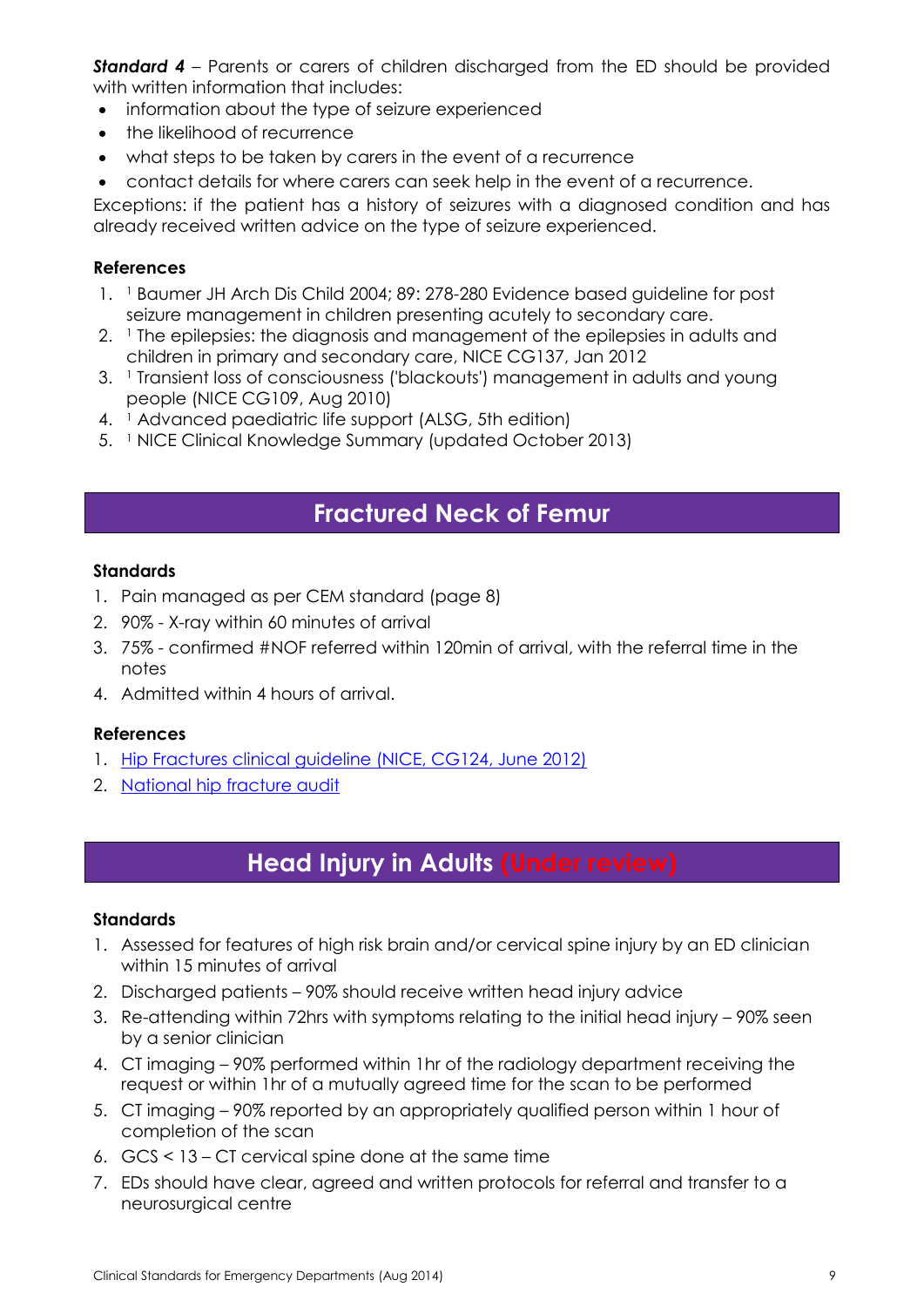- 8. Observations on patients admitted are GCS, pupil size and reactivity, limb movements, respiratory rate, heart rate, and blood pressure
- 9. GCS < 15 observations recorded every 30 minutes until GCS is 15
- 10. Admitted patients minimum frequency of observations is:
	- half-hourly for 2 hours,
	- then 1 hourly for 4 hours,
	- then 2 hourly thereafter.

#### **References**

1. [Head Injury clinical guideline \(NICE, CG56, Sept 2007\)](http://www.nice.org.uk/CG56)

## **Hand Injury**

#### <span id="page-9-0"></span>**Standards**

- 1. Pain was managed as per CEM standard (page 5)
- 2. Dominant hand documented
- 3. Mechanism of injury documented
- 4. Documented evidence that tendon injury was excluded
- 5. Documented evidence that nerve injury was excluded

#### **References**

<span id="page-9-1"></span>1. These standards are consensus based

# **Mental Health**

#### **Standards**

- 1. Patients who have self-harmed should have a risk assessment in the ED
- 2. Previous mental health issues should be documented in the patient's clinical record
- 3. A Mental State Examination (MSE) should be recorded in the patient's clinical record
- 4. The provisional diagnosis should be documented in the patient's clinical record
- 5. Details of any referral or follow-up arrangements should be documented in the patient's clinical record
- 6. From the time of referral, a member of the mental health team will see the patient within 1 hour
- 7. An appropriate facility is available for the assessment of mental health patients in the ED

- 1. These standards are consensus based
- 2. For further information see CEM *Mental Health in EDs: A toolkit for improving care*: <https://secure.collemergencymed.ac.uk/code/document.asp?ID=6883>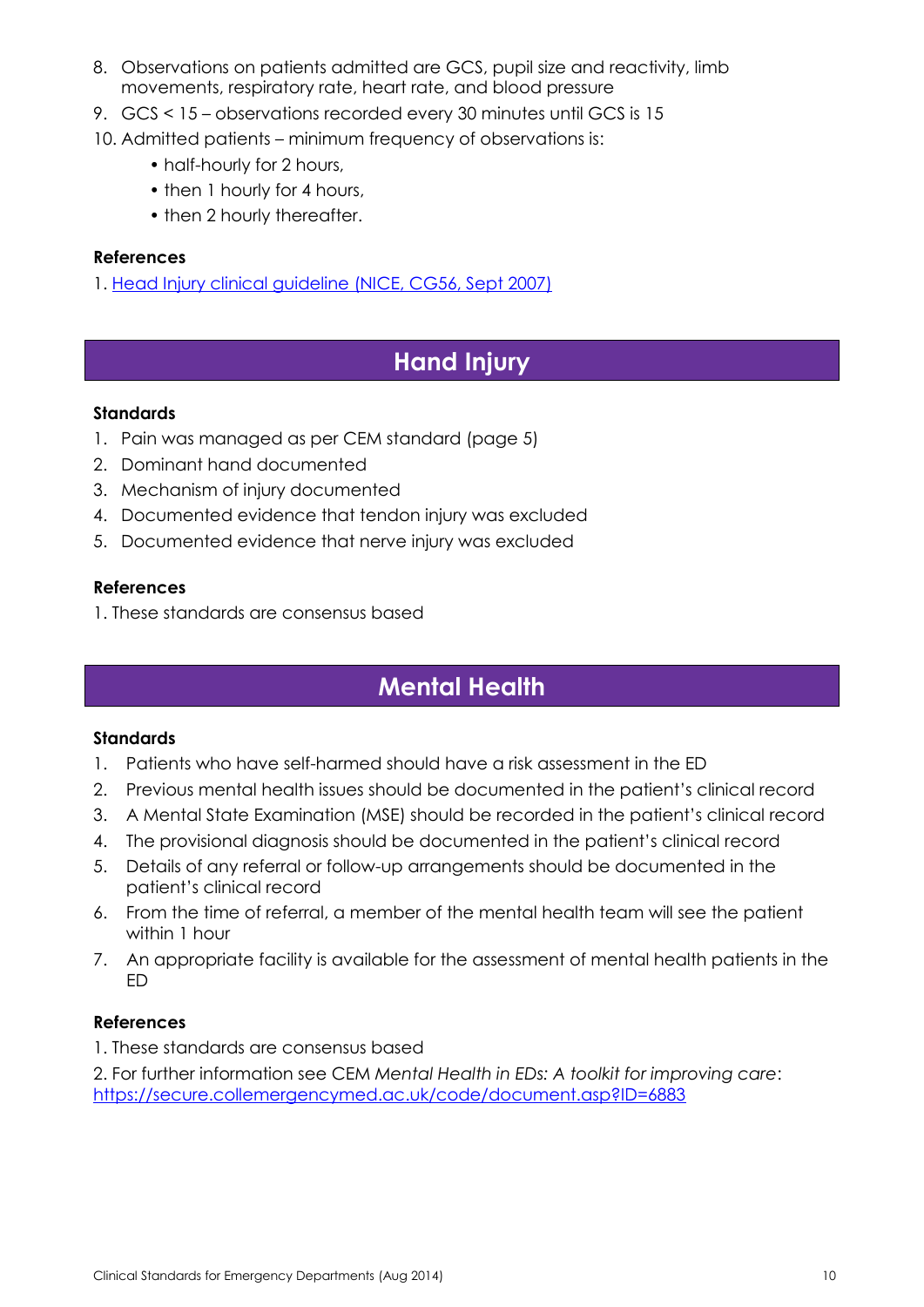## **Pain**

#### <span id="page-10-0"></span>**Standards**

- 1. Patients in severe pain (pain score 7 to 10) or moderate pain (pain score 4 to 6) receive appropriate analgesia, according to local guidelines or [CEM pain guidelines,](http://www.collemergencymed.ac.uk/Shop-Floor/Clinical%20Guidelines/Clinical%20Guidelines/default.asp)
	- a. 75% within 30min of arrival
	- b. 100% within 60min of arrival
- 2. PGDs in place for nurse prescribing on arrival
- 3. Patients with severe pain or moderate pain 90% should have documented evidence of re-evaluation and action within 120 minutes of the first dose of analgesic
- 4. If analgesia is not prescribed and the patient has moderate or severe pain the reason should be documented in the notes.

#### **References**

<span id="page-10-1"></span>1. These standards are consensus based

## **Paracetamol Overdose**

#### **Standards (All patients)**

- 1. Plasma levels should be **not** measured earlier than 4 hours after the estimated ingestion time
- 2. Staggered overdoses treatment started within one hour of arrival
- 3. Patients arriving < 8 hours after ingestion treatment given as per the 2012 MHRA guideline.
- 4. Patients arriving 8 to 24 hours after ingestion treatment started before blood results available if there is a clear history of > 6 g ingestion (or 75 mg/kg whichever is the smaller).
- 5. Patients presenting > 24 hours. INR, urea and electrolytes bicarbonate & LFTs performed and recorded in the notes.

#### **Additional paediatric standards**

- 6. Plasma levels should **not** be taken if there is a clear history of < 75mg/kg in an accidental ingestion
- 7. Documented evidence that child protection was considered and acted upon.
- 8. All deliberate overdose patients should have levels measured and referred to Child and Adolescent Mental Health Services (CAMHS) according to the local policy

#### **References**

1. [MHRA](http://www.mhra.gov.uk/Howweregulate/Medicines/Licensingofmedicines/Informationforlicenceapplicants/Guidance/OverdosesectionsofSPCs/Genericoverdosesections/Paracetamol/index.htm)

2. National [Poisons Information Service](http://www.npis.org/) [\(Toxbase](http://www.toxbase.org/) and [Paracetamol Poisoning Assessment\)](http://www.npis.org/paracetamolposter.pdf)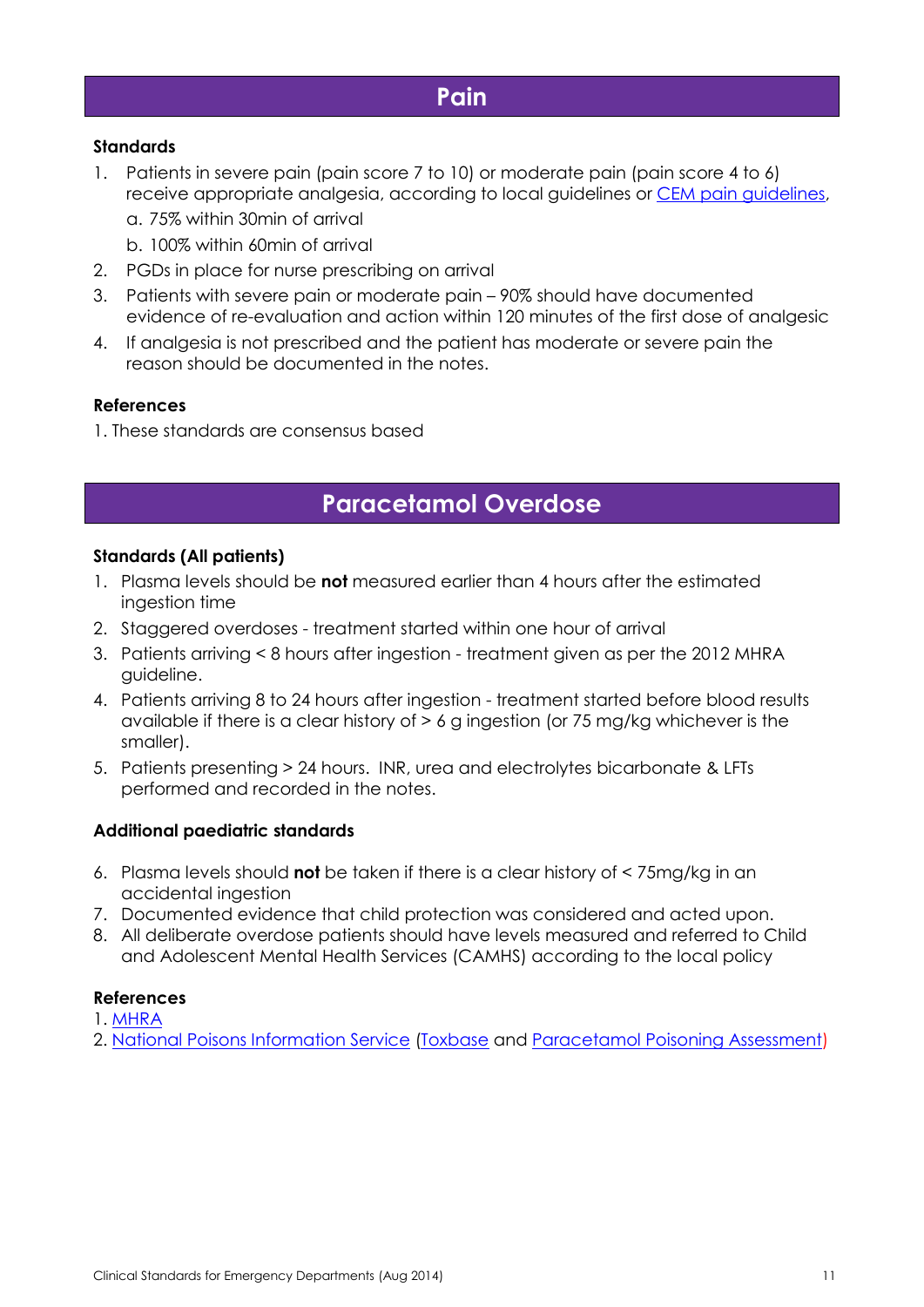## **Radiology (under review)**

#### <span id="page-11-0"></span>**Standards**

- 1. The Emergency Department (ED) should have a clear and transparent system of monitoring, recording and following up 'missed' X-rays and actions taken
- 2. Appropriate action should be taken by the ED within 24 hours of receiving the report.

#### **References**

1. Royal College of Radiologists *[Standards for providing a 24-hour diagnostic radiology](http://www.rcr.ac.uk/docs/radiology/pdf/BFCR(09)3_diagnostic24hr.pdf)  [service](http://www.rcr.ac.uk/docs/radiology/pdf/BFCR(09)3_diagnostic24hr.pdf)* (2009)

# <span id="page-11-1"></span>**Recording of Adult Vital Signs in the Major and Resuscitation Areas of the Emergency Department**

#### **Standards**

- 1. Patients triaged to the majors or resuscitation areas of the ED should have respiratory rate, oxygen saturation, pulse, blood pressure, GCS or AVPU score and temperature measured and recorded in the notes within 15 minutes of arrival or triage\*
- 2. Patients with abnormal vital signs should have their vital signs repeated and recorded in the notes within 60 minutes of the first set of observations\*

The following criteria may be used to define abnormal vital signs in adults which should be acted on if local guidelines are not available:

- a) Respiratory rate < 10 **or** > 20 per min
- b) Oxygen saturation < 92%
- c) Pulse < 60 **or** > 100
- d) Systolic blood pressure < 100 **or** > 180
- e) GCS < 15 or less than Alert on AVPU
- f) Temperature < 35 **or** > 38
- g) MEWS score ≥2 = "abnormal parameters"
- 3. Abnormal vital signs should be communicated to the nurse in charge of that clinical area and documented in the notes
- 4. There should be documented evidence that appropriate action was taken.

\*These standards are applicable across all CEM clinical standards unless specifically stated. For life threatening asthma, vital signs should be measured on arrival and repeated within 15 minutes.

#### **References**

1. These standards are consensus based and have been developed in conjunction with the following organisations:





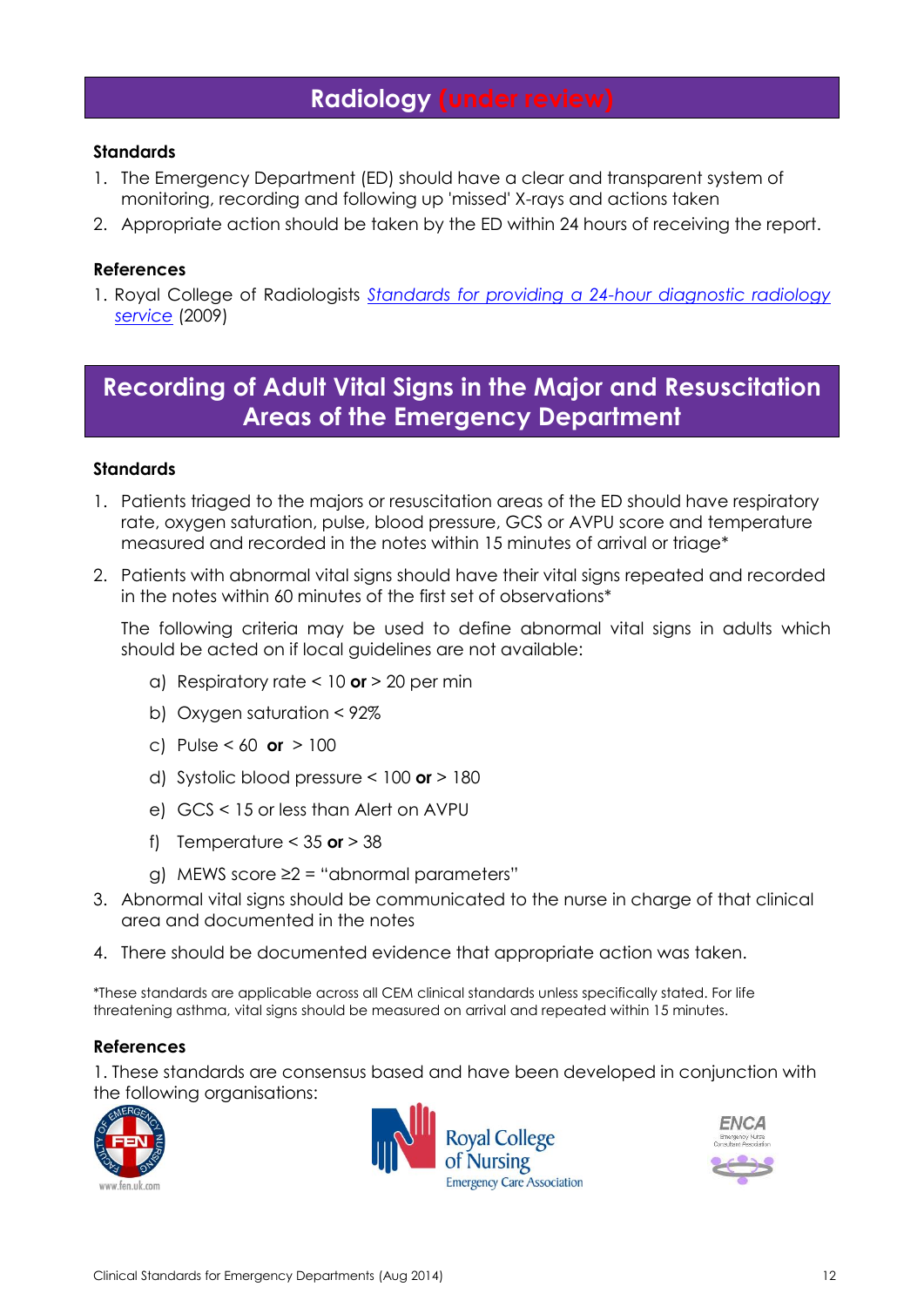# **Renal Colic in Adults**

#### <span id="page-12-0"></span>**Standards**

- 1. Pain managed as per CEM standard (page 8)
- 2. Dipstick urinalysis performed and result recorded in the notes
- 3. Patients should be considered for a locally agreed radiological investigation<sup>1</sup>, with the action plan documented in the notes
- 4. FBC & renal function performed and the results recorded in the notes
- 5. Patients over 50 should have AAA excluded by appropriate investigation<sup>1</sup>
- 6. Outpatient review, GP follow up or speciality referral should be made in accordance with local policy.

<sup>1</sup> This should be the radiological investigation normally performed as per local guidelines. The College considers CTKUB to be best practice for radiological investigations of renal colic

#### **References**

1. These standards are consensus based

## **Retention of Urine in Adults**

#### <span id="page-12-1"></span>**Standards**

- 1. Pain managed as per CEM standard
- 2. 90% catheterised within 1 hour of arrival
- 3. 100% catheterised within 2 hours of arrival
- 4. Antibiotic prescribed according to local guideline before leaving the department.
- 5. Size 16 Fr or less used for primary retention in males
- 6. Residual volume recorded in the notes
- 7. Renal function measured and recorded in the notes
- 8. Outpatient review or speciality referral made in accordance with local policy.

#### **References**

1. These standards are consensus based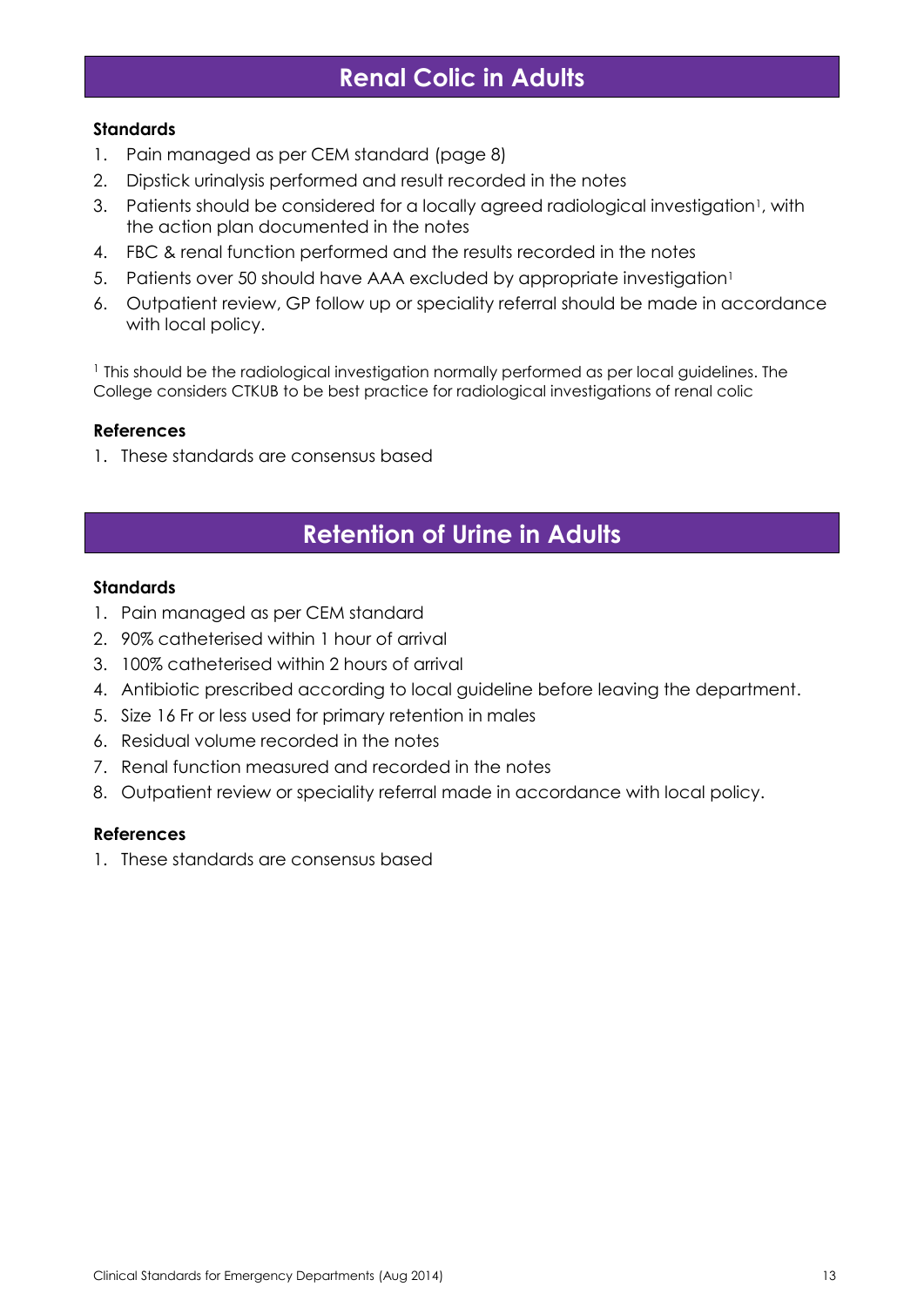# **Safeguarding Children**

#### <span id="page-13-0"></span>**Definitions**

- Long bone fracture = humerus, radius, ulna, femur, tibia & fibula (long bone fracture does not include elbow, wrist, knee or ankle)
- 'Red' patients should be referred directly for senior Paediatric opinion 'Yellow' patients should have a senior EM opinion and then be referred to the ED Liaison Health Visitor the next working day
- Senior doctor/opinion = ST4 (or equivalent) and above
- $\bullet$  'Frequent attender' = a child who has attended more than 3 times in the past year with different conditions.

#### **Standards**

- 1. All ED medical and nursing staff should, as a minimum, have level 2 Child Protection training. All senior EM doctors (ST4 or equivalent and above) should have level 3 Child Protection training
- 2. EDs should have access to a senior Paediatric and senior EM opinion 24 hours a day for child welfare issues
- 3. EDs should have an IT system, which identifies previous attendances in the last 12 months, which is visible on ED notes
- 4. EDs should notify the local Safeguarding Children Services (as per local guidelines) of all children who have attended more than 3 times in the past year with different conditions within 5 days of the most recent attendance
- 5. EDs should notify all child ED attendances (<16 years) to both the GP and the Health Visitor/School Nurse (or other appropriate service as per local guidelines), giving the date and the diagnosis as a minimum
- 6. Skull or long bone fractures in children < 1 year old should be discussed with senior Paediatric or senior EM doctor during their ED attendance
- 7. EDs should document on ED notes whether or not patients <16 years of age have a named social worker

- 1. [Safeguarding Children and Young People: roles and competencies for healthcare](http://secure.collemergencymed.ac.uk/code/document.asp?ID=6503)  [staff](http://secure.collemergencymed.ac.uk/code/document.asp?ID=6503) (Intercollegiate, September 2010)
- 2. [Standards for Children and Young People in Emergency Care Settings](http://www.rcpch.ac.uk/emergencycare) (RCPCH, June 2012)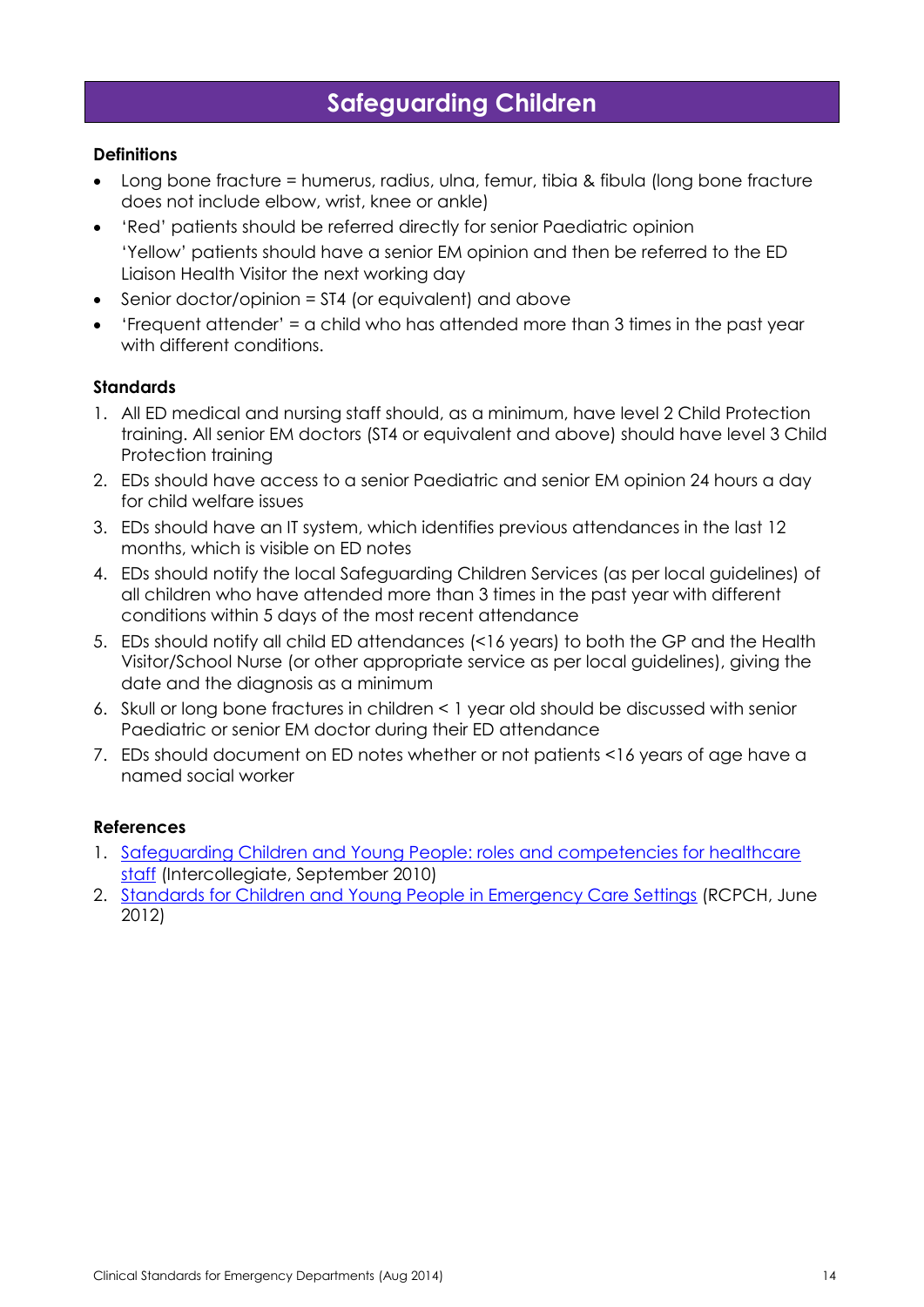## **Severe Sepsis and Septic Shock in Adults**

#### <span id="page-14-0"></span>**Definitions**

- Severe sepsis = The presence of one or more organ system dysfunctions in the context of sepsis defines severe sepsis
- Septic Shock = Patients who have evidence of hypoperfusion (high lactate) or a persistently low blood pressure after initial fluid resuscitation have septic shock
- Senior doctor = ST4 (or equivalent) and above

#### **Standards**

- 1. Temperature, pulse rate, respiratory rate, blood pressure, mental status (AVPU or GCS) and capillary blood glucose on arrival
- 2. Senior EM assessment of patient within 60mins of arrival
- 3. High flow O<sup>2</sup> via non-re-breathe mask was initiated (unless there is a documented reason to the contrary) before leaving the ED
- 4. Serum lactate measured before leaving the ED
- 5. Blood cultures obtained before leaving the ED
- 6. Fluids first intravenous crystalloid fluid bolus (up to 20mls/kg given:
	- 75% within 1 hour of arrival
	- 100% before leaving the ED
- 7. Antibiotics administered
	- 50% within 1 hour of arrival
	- 100% before leaving the ED
- 8. Urine output measurements instituted before leaving the ED.

#### **References**

1. [Sepsis Six](http://www.survivesepsis.org/) Survive Sepsis, 2009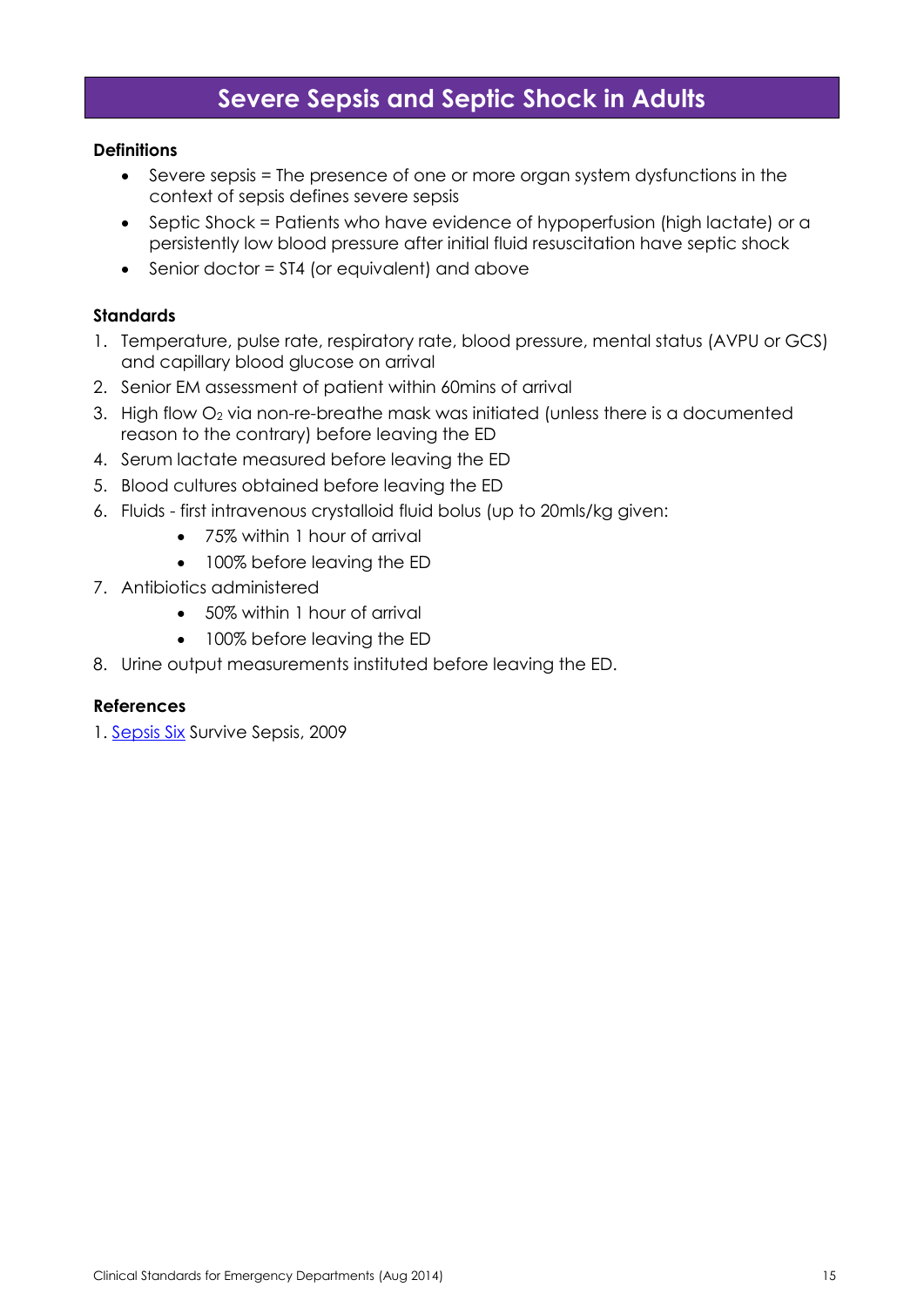# **Sepsis and Meningitis in Children**

#### <span id="page-15-0"></span>**Introduction**

- These standards are designed for use with the College guideline for the management of paediatric sepsis and meningitis
- The standards & guideline are derived from the NICE guidelines *"Bacterial meningitis and meningococcal septicaemia: management of bacterial meningitis and meningococcal septicaemia in children and young people younger than 16 years in primary and secondary care"* **and "***Feverish illness in children: Assessment and initial management in children younger than 5 years".*

#### **Standards**

- 1. Reviewed by a senior EM or paediatric clinician within 30min of arrival
- 2. IV antibiotics given within 1hr of arrival
- 3. Fluid bolus of 20ml/kg normal saline given within 1hr of arrival (if shock present on initial assessment)
- 4. Documented assessment of response and further bolus given as per NICE guideline
- 5. Shocked children discussed with the local senior paediatrician and intensivist and considered for transfer to PICU.

#### **Notes**

- 1. Time to initial assessment is based on a 15min target for triage and being identified as unwell (Category 2 or above on the National triage scale)
- 2. The standards for fluid boluses and antibiotics are derived from the NICE guidelines and also the CEM standards on the management of severe sepsis and septic shock in adults (see page 12).

- 1. NICE guideline: Bacterial meningitis and meningococcal septicaemia (CG102,June 2010) <http://guidance.nice.org.uk/CG102>
- 2. NICE guideline: Feverish illness in children (CG47, May 2007) <http://guidance.nice.org.uk/CG47>
- 3. CEM standards: Severe sepsis & Septic shock in Adults [\(see page 12\)](#page-14-0)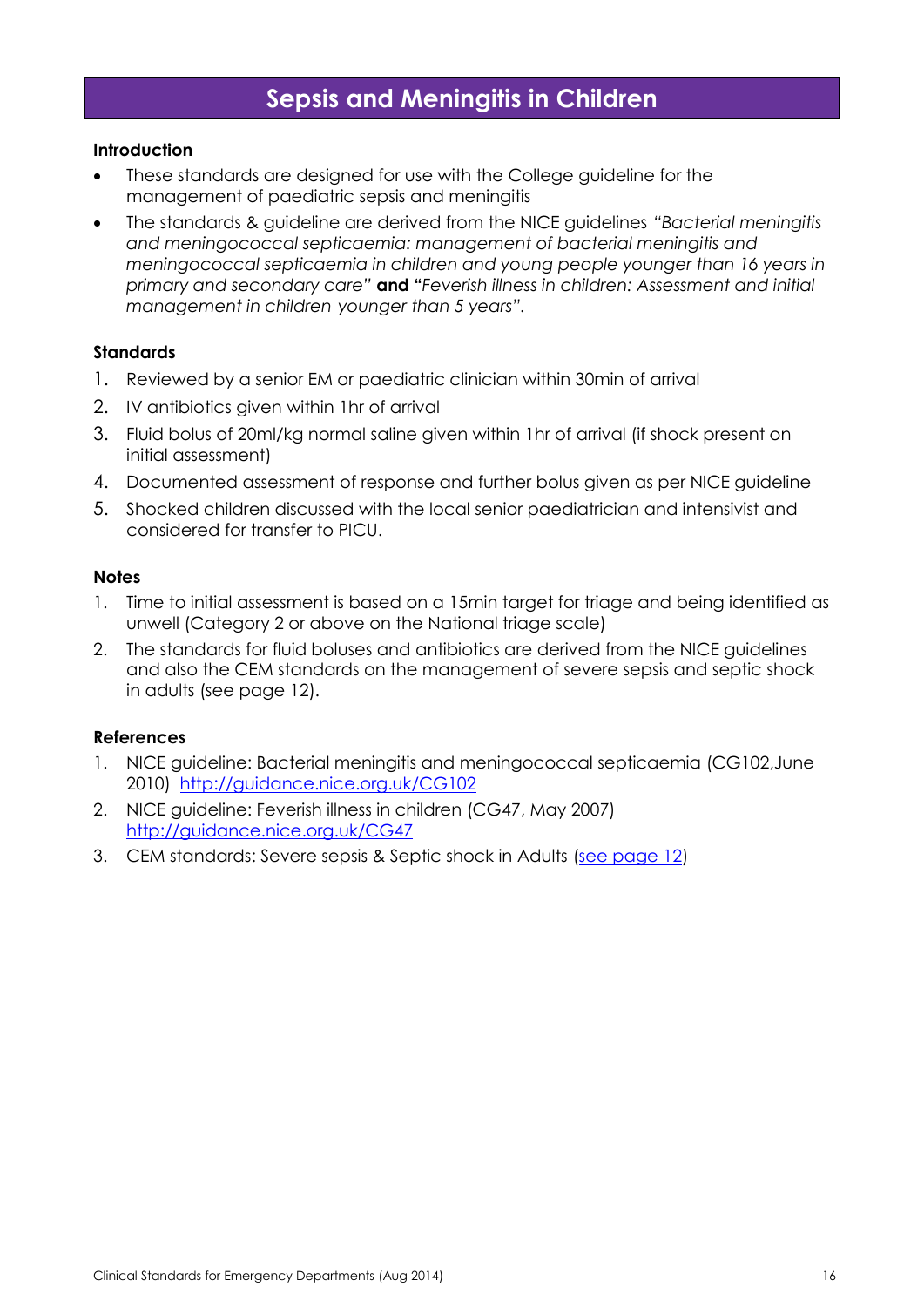## **Spontaneous Pneumothorax in Adults**

#### <span id="page-16-0"></span>**Definitions**

- 1. **Primary pneumothorax** occurs in patients who have no clinically apparent lung disorder
- 2. **Small pneumothorax:** presence of a visible rim of <2 cm between the lung margin and the chest wall at the level of the hilum.
- 3. **Large pneumothorax** presence of a visible rim of >2 cm between the lung margin and the chest wall at the level of the hilum.

#### **General Standards**

- 1. Follow up 90% according to local policy
- 2. Written advice given to 90% on discharge.

#### **Standards**

## **A) Primary Spontaneous Pneumothorax - minimal symptoms** *Small pneumothorax*

1. Simple chest aspiration should not be performed.

#### *Large pneumothorax*

- 1. Patients should be treated with simple aspiration
- 2. Patients should have a repeat CXR before discharge.

#### **B) Primary Spontaneous Pneumothorax - symptomatic**

- 1. Patients should be treated with simple chest aspiration
- 2. Patients should have an intercostal drain if aspiration fails
- 3. 90% of patients should have an intercostal drain of < 14 Gauge.

#### **References**

1. [BTS Pleural Disease Guidelines \(2010\)](http://www.brit-thoracic.org.uk/guidelines/pleural-disease-guidelines-2010.aspx)

**Review August 2015**